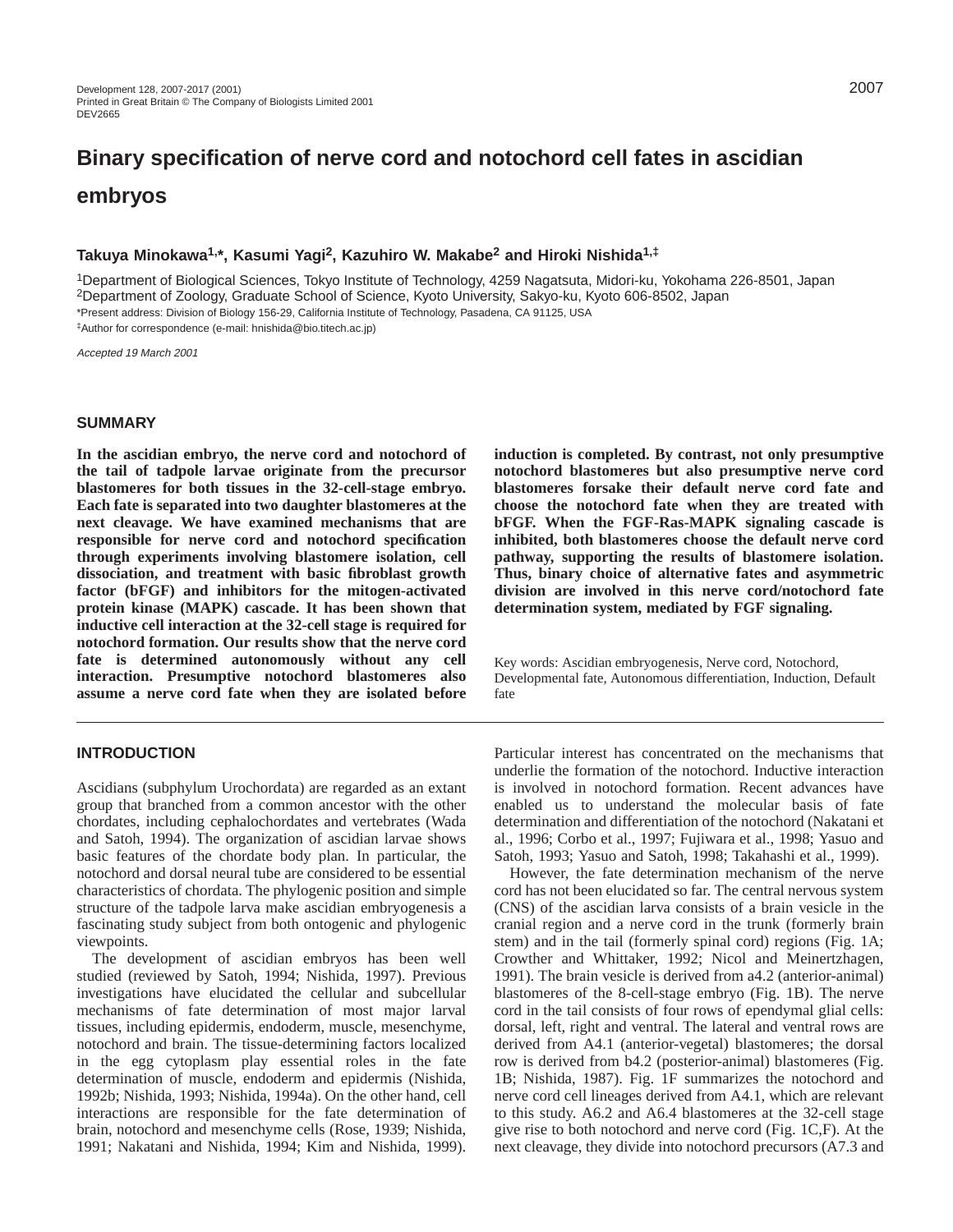#### 2008 T. Minokawa and others

A7.7) and nerve cord precursors (A7.4 and A7.8; Fig. 1D). Their developmental fates are restricted to giving rise to notochord or nerve cord. The only exception is the A7.8 cell, which also has a muscle fate. After the next division, the A8.16 cell of the 110-cell embryo still has nerve cord and muscle fates, but the A8.15 cell is restricted to form nerve cord (Fig. 1E,F). These nerve cord precursors participate in neural plate and neural tube formation in the posterior half of neurulae (Satoh, 1978).

Previous studies have shown how the notochord is specified in ascidian embryos. Inductive interaction is responsible for notochord specification. Induction is initiated at the 32 cell stage, with presumptive endoderm blastomeres and neighboring notochord precursors as inducers. Basic fibroblast growth factor (bFGF) is a potent inducing molecule. Ras is involved in the signal transudation. The signaling eventually promotes *Brachyury* expression in the fate-restricted notochord blastomeres at the 64-cell stage (Yasuo and Satoh, 1993; Nakatani and Nishida, 1994; Nakatani and Nishida, 1997; Nakatani et. al., 1996).

In contrast, little is known of how the nerve cord fate is specified. Okada et al. used expression of a voltage-gated sodium channel gene, *TuNaI*, as a neuronal differentiation marker, and demonstrated that the neuronal differentiation in partial embryos derived from A4.1 blastomeres occurs without induction from another blastomeres of 8-cell-stage embryo (Okada et al., 1997). However, the role of cell interactions responsible for nerve cord fate specification after the 8-cell stage and the mechanism of the separation of nerve cord and notochord fates are still unclear. In addition, the lack of adequate molecular markers of nerve cord differentiation that are expressed homogeneously in most cells of the posterior nerve cord has prevented further analysis of nerve cord fate specification. Recently, genes that are widely expressed in the larval CNS, including A-line caudal nerve cord, have been isolated. *HrETR-1* and *HrTBB2* are expressed in most of the cells in the CNS and its precursors (Miya and Satoh, 1997; Yagi and Makabe, 2001). Therefore, we investigated the fate determination mechanism of the nerve cord using mainly *HrETR-1* and, supportively, *HrTBB2* as molecular markers.

Our results showed that (1) cell-cell interaction is not involved in fate determination of the A-line nerve cord; (2) the default fate of the presumptive nerve cord/notochord blastomeres of the 32-cell embryo is nerve cord; and (3) FGF signaling suppresses the nerve cord fate and promotes the notochord fate, and is involved in a binary choice of the alternative fates and asymmetric division.

#### **MATERIALS AND METHODS**

#### **Embryos**

Adult *Halocynthia roretzi* were collected near the Asamushi Marine Biological Station and the Otsuchi Marine Research Center. Naturally spawned eggs were artificially fertilized and reared in Milliporefiltered seawater containing 50  $\mu$ g/ml streptomycin sulfate and 50 µg/ml kanamycin sulfate at 11°C.

#### **Isolation of blastomeres**

Embryos were manually devitellinated with tungsten needles and reared in 0.9% agar-coated plastic dishes filled with seawater. Blastomeres were identified and isolated from embryos with a fine

glass needle under a stereomicroscope (Olympus SZH-10). Isolated blastomeres were cultured separately as partial embryos in agarcoated plastic dishes.

#### **Continuous dissociation of embryonic cells**

Cells were continuously dissociated after the first cleavage, as described previously (Nishida, 1992a) with some modifications. Fertilized eggs were transferred into Ca<sup>2+</sup>-free sea water, such that daughter cells were continuously separated. The  $Ca^{2+}$ -free seawater consisted of 435 mM NaCl, 9.3 mM KCl, 24.5 mM  $MgCl_2 \cdot 6H_2O$ , 25.5 mM  $MgSO_4$ <sup>•7</sup>H<sub>2</sub>O, 2.15 mM NaHCO<sub>3</sub> and 0.2 mM ethyleneglycol-*bis*(oxyethylenenitrilo)-tetra-acetic acid (EGTA). Dissociation was monitored at frequent intervals and facilitated by agitation or gentle pipetting. Dissociated cells were then fixed at the neural plate stage and processed for whole-mount in situ hybridization.

#### **Treatment with bFGF, MEK inhibitor and FGFR inhibitor**

From the 24- to early 32-cell stages, presumptive nerve cord/notochord blastomeres (A6.2 and A6.4) were isolated and then cultured in seawater containing 0.1% bovine serum albumin (BSA) and 0.2-2 ng/ml recombinant human bFGF (Amersham, Buckinghamshire, UK). At the 44-cell stage, bFGF-treated blastomeres divided once to become partial embryos consisting of two blastomeres. At the 64-cell stage, the two-celled partial embryos were washed several times with seawater and then immediately treated with 2.5 µg/ml cytochalasin B (Aldrich Chemical, Milwaukee, WI) to arrest further cell division. The concentration of bFGF sufficient to fully induce notochord varied from 0.2 to 2 ng/ml, depending on batches of eggs and season (more tended to be required towards the end of the spawning season). We just used the batches in which applied bFGF promoted a full inductive response that was evaluated by the expression of the notochord-specific antigen.

To inhibit the FGF-Ras-mitogen-activated protein kinase (MAPK) signaling pathway, which is essential for the induction of notochord, the MAPK kinase (MEK) inhibitor (U0126, Promega, Madison, WI, USA) and FGF-receptor (FGFR) inhibitor (SU5402, Calbiochem-Novabiochem, San Diego, CA) were used. U0126 and SU5402 were dissolved in dimethyl sulfoxide (DMSO) at 10 mM and stored at –80°C. The stock solutions were diluted with seawater to the final concentration just before use. Whole embryos at the 24-cell stage (just before the initiation of notochord induction) were transferred to seawater containing 2  $\mu$ M MEK inhibitor or 2  $\mu$ M FGFR inhibitor. This concentration is enough to inhibit notochord formation by the A6.2 and A6.4 blastomeres (G. J. Kim and H. N., unpublished). At the early 64-cell stage (after the completion of notochord induction), embryos were washed several times with seawater, then blastomere pairs (A7.3+A7.4 and A7.7+A7.8) were co-isolated. They were subsequently treated with cytochalasin B.

## **Whole-mount in situ hybridization and immunohistochemistry**

Whole-mount in situ hybridization was carried out according to Wada et al. (Wada et al., 1995) with following modifications. To avoid accidental loss of tiny partial embryos, hybridization and washing were carried out in 96-well plates (Cat. No. 256073, Silent Screen Plate, Nalge Nunc, Naperville, IL), the bottom of which is sealed with nylon membrane with 3.0 µm pores so that liquid can be sucked out from the bottom. The specimens were treated with 1-5 µg/ml proteinase K in phosphate-buffered saline containing 0.1% Tween 20 for 15 minutes at 37°C before hybridization. Clearing with benzyl alcohol and benzyl benzoate was omitted because the partial embryos were small and clear enough.

*HrETR-1* (Yagi and Makabe, 2001), which is an ascidian homolog of vertebrate *ETR-1* and encodes an RNA-binding protein of the Elav family, was used as a molecular marker for nerve cord fate determination. *HrTBB2* (Miya and Satoh, 1997), which is a nervous tissue-specific β-tubulin gene, was also adopted as another nerve cord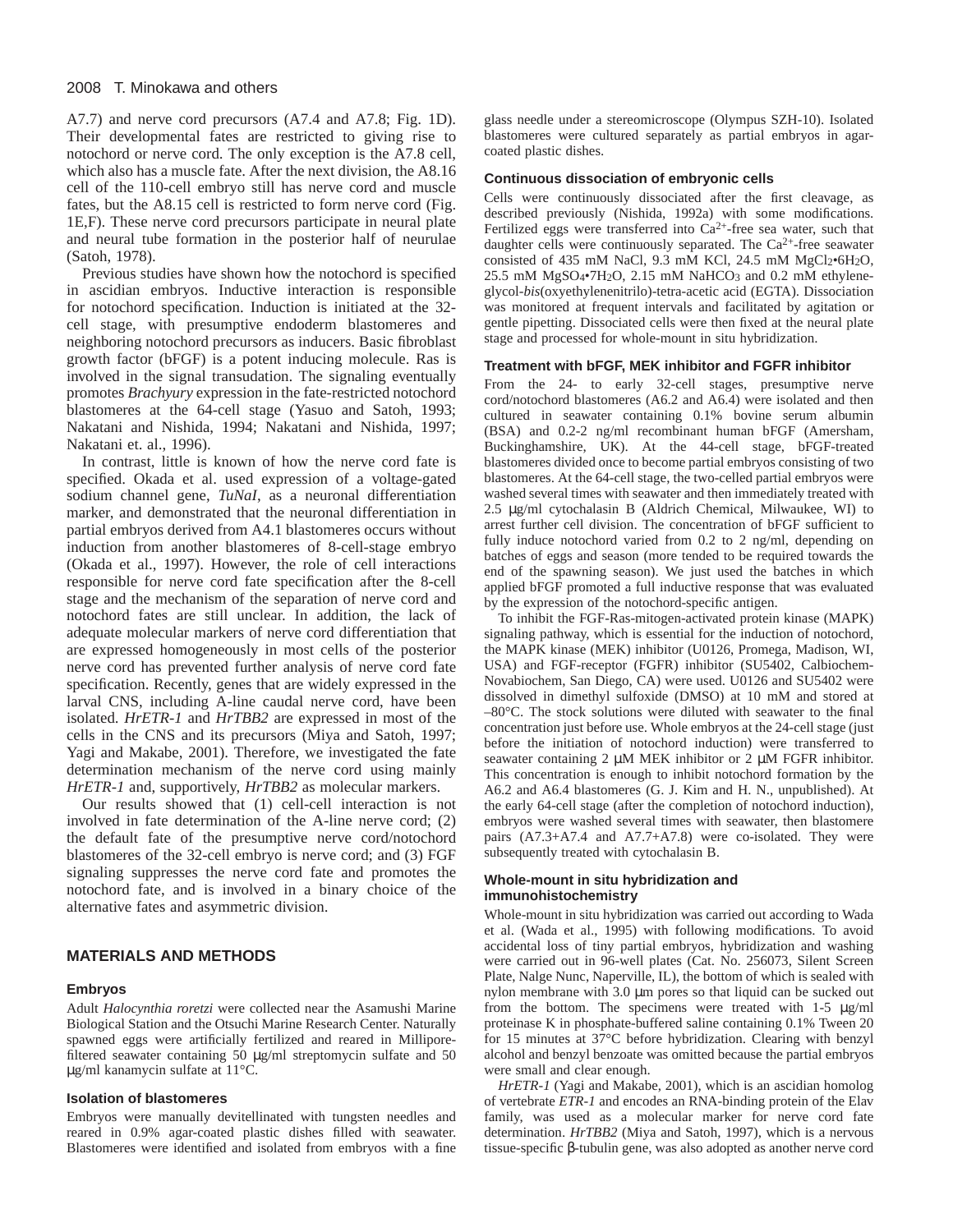marker. The expression of *HrETR-1* was monitored at the neural-plate stage. The expression at this stage was stronger than at other stages, including the tailbud stage. At this stage, all A-line progenitors of lateral and ventral rows of nerve cord strongly expressed *HrETR-1*. The expression of *HrTBB2* was monitored at the middle-tailbud stage when the expression was strongest.

The monoclonal antibody 5F1D5 recognizes a notochordspecific antigen, Not-1 (Nishikata and Satoh, 1990). Indirect immunohistochemistry was carried out with Alexa-Fluor-488 conjugated secondary antibody (Molecular Probes, Eugene, OR, USA) by the standard method.

## **RESULTS**

## **Nerve cord fate is specified autonomously**

We used expression of *HrETR-1*, a gene that is preferentially expressed in the CNS, as a molecular marker for nerve cord differentiation (Fig. 1G-I). The neural plate formed in the dorsal region of the embryos. *HrETR-1* was intensively expressed in the neural plate, including the regions of brain and palps that are derived from a4.2 blastomeres, and the region of the posterior nerve cord that is derived from A4.1 blastomeres (Fig. 1G). The descendants of B4.1 and b4.2 did not express *HrETR-1*. All specimens for examination of *HrETR-1* expression were fixed at this stage. The nerve cord of the tailbud consisted mainly of four rows of ependymal glial cells running along the anterior-posterior axis. At the tailbud stage, the expression of *HrETR-1* became weaker but continued in the lateral rows in the nerve cord (Fig. 1H,I).

To examine whether the determination of nerve cord cell fate is an autonomous process or requires cell-cell interactions with other blastomeres, we manually isolated presumptive nerve cord blastomeres derived from A4.1 at various stages between the 8- and 76-cell stages (Fig. 1F). The blastomeres were isolated within 20 minutes of completion of the previous cell division at 11°C. The isolated blastomeres were cultured separately as partial embryos until the neural-plate stage. The presence of nerve cord cells in the partial embryos was monitored from the expression of *HrETR-1*.

Table 1 and Fig. 2 summarize the results of isolation at various stages. When the A4.1 (anterior-vegetal) blastomeres were isolated at the 8-cell stage, several cells in the A4.1 partial embryos expressed *HrETR-1* (Figs 1B,F, 2A). However, when the a4.2 (anterior-animal) blastomeres were isolated, the partial embryos did not express *HrETR-1* (Fig. 2B), although the descendants of a4.2 in normal embryos did (Fig. 1G). These results suggest that cell-cell interaction is necessary for the expression of *HrETR-1* in the brain and palp precursors, but not in the nerve cord precursors. When the b4.2 (posterioranimal) blastomeres and the B4.1 (posterior-vegetal) blastomeres were isolated, the derived partial embryos did not express *HrETR-1* (Fig. 2C,D).

Next, the A-line presumptive nerve cord blastomeres were isolated at the 16-cell stage. Several cells in the partial embryos derived from A5.1 and A5.2 expressed *HrETR-1* (71% and 69% of cases, respectively; Fig. 2E). When the A6.2 and A6.4 blastomeres were isolated at the 24-cell stage, the resulting partial embryos expressed *HrETR-1* in 93% and 100% of cases, respectively (Fig. 2F). Isolation at this stage resulted in partial embryos in which most of constituent cells expressed *HrETR-1* (lower left-hand partial embryo in Fig. 2F), although in

**Table 1. Expression of** *HrETR-1* **in partial embryos derived from isolated blastomeres**

| Stage of isolation | Blastomere* | Partial embryos expressing<br>HrETR-1/embryos examined |
|--------------------|-------------|--------------------------------------------------------|
| 8 cell             | A4.1        | 62/64<br>(97%)                                         |
|                    | a4.2        | 0/67<br>$(0\%)$                                        |
|                    | h4.2        | 1/36<br>(3%)                                           |
|                    | <b>B4.1</b> | 0/59<br>$(0\%)$                                        |
| $16$ cell          | A5.1        | 124/175<br>$(71\%)$                                    |
|                    | A5.2        | 56/81<br>$(69\%)$                                      |
| $24$ cell          | A6.2        | 126/136 (93%)                                          |
|                    | A6.4        | 64/64 (100%)                                           |
| 44 cell            | A7.4        | $(90\%)$<br>37/41                                      |
|                    | A7.8        | 31/31 (100%)                                           |
| 76 cell            | A8.7        | $(96\%)$<br>23/24                                      |
|                    | A8.8        | $(81\%)$<br>17/21                                      |
|                    | A8.15       | 28/28 (100%)                                           |
|                    | A8.16       | $6/6$ (100%)                                           |
|                    |             |                                                        |

Blastomeres were identified and isolated manually with a fine glass needle, then allowed to develop until neural-plate stage.

\*Blastomeres of nerve cord lineage are indicated in bold. (See Fig. 1 and Satoh (1979) for nomenclature and positions of blastomeres in the *Halocynthia* embryo.)

approximately one third of the cases, the expression of *HrETR-1* was relatively weak or negative in some cells of the partial embryos (upper right-hand partial embryo in Fig. 2F). When A7.4 and A7.8 blastomeres were isolated at the 44-cell stage, the resulting partial embryos expressed *HrETR-1* in 90% and 100% of cases, respectively (Fig. 2G). When A8.7, A8.8, A8.15 and A8.16 blastomeres were isolated at the 76-cell stage, the resulting partial embryos expressed *HrETR-1* in 96%, 81%, 100% and 100% of cases, respectively (Fig. 2H). Thus, all partial embryos derived from A-line nerve cord precursor blastomeres expressed *HrETR-1* in isolation.

The results of the blastomere isolation experiments did not exclude the possibility that cell-cell interactions before the 8 cell stage and after the 76-cell stage are important for the determination of nerve cord cell fate. To inhibit cellular interactions completely, continuous cell dissociation was performed. Thirty devitellinated fertilized eggs were transferred to  $Ca^{2+}$ -free seawater at the one-cell stage, cultured until the neural-plate stage and fixed. During culture, frequent agitation or gentle pipetting was used to keep the embryonic cells dissociated. Out of 2428 cells examined, 82 (3.4%) expressed *HrETR-1*. This indicates that *HrETR-1* is expressed in certain cells even without cell-cell interaction.

The results of the blastomere isolation experiments suggested that cell interaction is not necessary for the expression of *HrETR-1* in the descendants of A4.1, but that it is necessary in the descendants of a4.2. To confirm whether the dissociated cells expressing *HrETR-1* were exclusively A-line cells, we separately examined *HrETR-1* expression in dissociated cells in descendants of the animal blastomeres (a4.2 and b4.2) and vegetal blastomeres (A4.1 and B4.1). The third cleavage divides embryos into animal and vegetal hemispheres. The divisions are unequal, slightly shifting to the animal pole (Satoh, 1979). Consequently, the smaller blastomeres are a4.2 and b4.2 (animal blastomeres), and the larger ones are A4.1 and B4.1 (vegetal blastomeres). In cell dissociation experiments, just after the third cleavage (when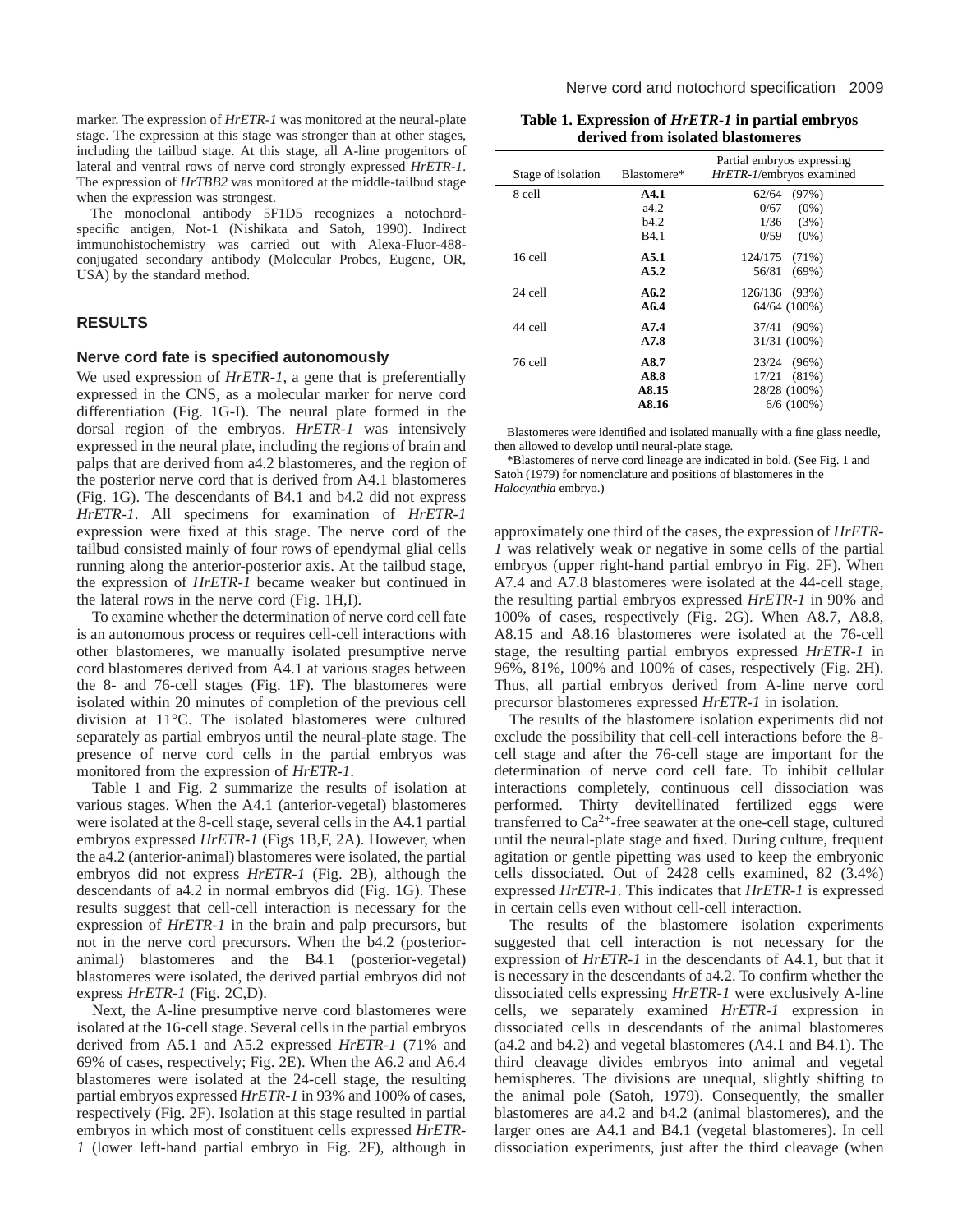the two daughter blastomeres are still attached to each other), the blastomeres were sucked in and out one by one by mouth pipette and were dissociated into two. Each blastomere was

classified as animal or vegetal by its size, then they were separately cultured again in the dissociated state. Dissociated cells derived from the animal blastomeres rarely expressed *HrETR-1* (5/1031: 0.5%, Fig. 3A). In contrast, 100 out of the 1230 (8.1%) dissociated cells derived from the vegetal blastomeres expressed *HrETR-1* (Fig. 3B). The difference was statistically significant ( $P < 0.001$ ,  $\chi^2$  test). These results confirm that no cell interactions were involved in *HrETR-1* expression in the Aline presumptive nerve cord cells.

## **Presumptive notochord blastomeres assumed nerve cord fate without completion of notochord induction**

Presumptive notochord blastomeres (A7.3 and A7.7) isolated at the 64-cell stage differentiate into notochord, but isolates (A6.2 and A6.4) at the 32-cell stage do not (Nakatani and Nishida, 1994; Nakatani et al., 1996). However, the precise time when isolated blastomeres acquire the ability to develop autonomously into notochord has not been determined. We isolated the notochord precursors at the 44-cell stage, just after the sixth cleavage in relevant blastomeres. The division generates the presumptive notochord and nerve cord blastomeres as the two daughters (Fig. 1F).

The A7.3 and A7.7 blastomeres, whose fate is already restricted to give rise to only notochord, were isolated at both the 44- and 64-cell stages (Table 2; Fig. 4). When the presumptive notochord blastomeres were isolated at the 44-cell stage, over 80% of the partial embryos did not express notochord features, as judged by both their morphology and the expression of the Not-1 antigen (Fig. 4A,C). An aliquot of partial embryos expressed *HrETR-1* in 73% of cases (Fig. 4E, arrows). In contrast, when they were isolated at the 64-cell stage, cells in most partial embryos showed notochord features, as judged by their morphology, such as elongated cell shape and the presence of a vacuole (Fig. 4B, arrowheads), and the expression of the Not-1 antigen (Fig. 4D). This result is consistent with previous work (Nakatani and Nishida, 1994). These partial embryos did not express *HrETR-1* (Fig. 4F). These results suggest that notochord induction is not completed just after the sixth cleavage, although the induction is initiated during the 32-cell stage, and that notochord precursors assume a default nerve cord fate without the accomplishment of the inductive processes.

It has long been known that ascidian embryos develop various kinds of differentiation markers,

even if cell division is arrested with cytochalasin B after cleavage stages (Whittaker, 1973). The notochord-specific antigen Not-1 is also expressed when cleavage arrest is started after the 32-cell



**Fig. 1.** Cell lineages of posterior nerve cord and notochord, and expression pattern of *HrETR-1*. (A-E) Schematic diagrams illustrating ascidian embryos. (A) Tailbud embryo showing nerve cord and notochord. (B) Eight-cell embryo (lateral view; anterior is upwards and vegetal pole is towards the left). (C-E) 32-, 64- and 110-cell embryos, respectively (vegetal views; anterior is upwards). Presumptive nerve cord blastomeres are colored purple. Presumptive notochord blastomeres are colored pink. Short red bars between blastomeres indicate daughter cells generated by the previous cleavages. (F) Lineage tree showing nerve cord and notochord lineages. Only lineage of bilateral half is shown. (G-I) Spatial expression of *HrETR-1*, as revealed by whole-mount in situ hybridization. (G) Neural plate stage embryo (dorsal view; anterior is towards the left). Expression is seen in most cells of the neural plate, including both the presumptive nerve cord region derived from A4.1 blastomeres and the presumptive brain/palp regions derived from a4.2 blastomeres. White dots indicate the boundary between a4.2 derivatives and A4.1 derivatives. (H,I) Early tailbud embryo: (H) lateral view; (I) dorsal view. Expression is evident in cells of the larval nervous system, including brain, posterior nerve cord and palps.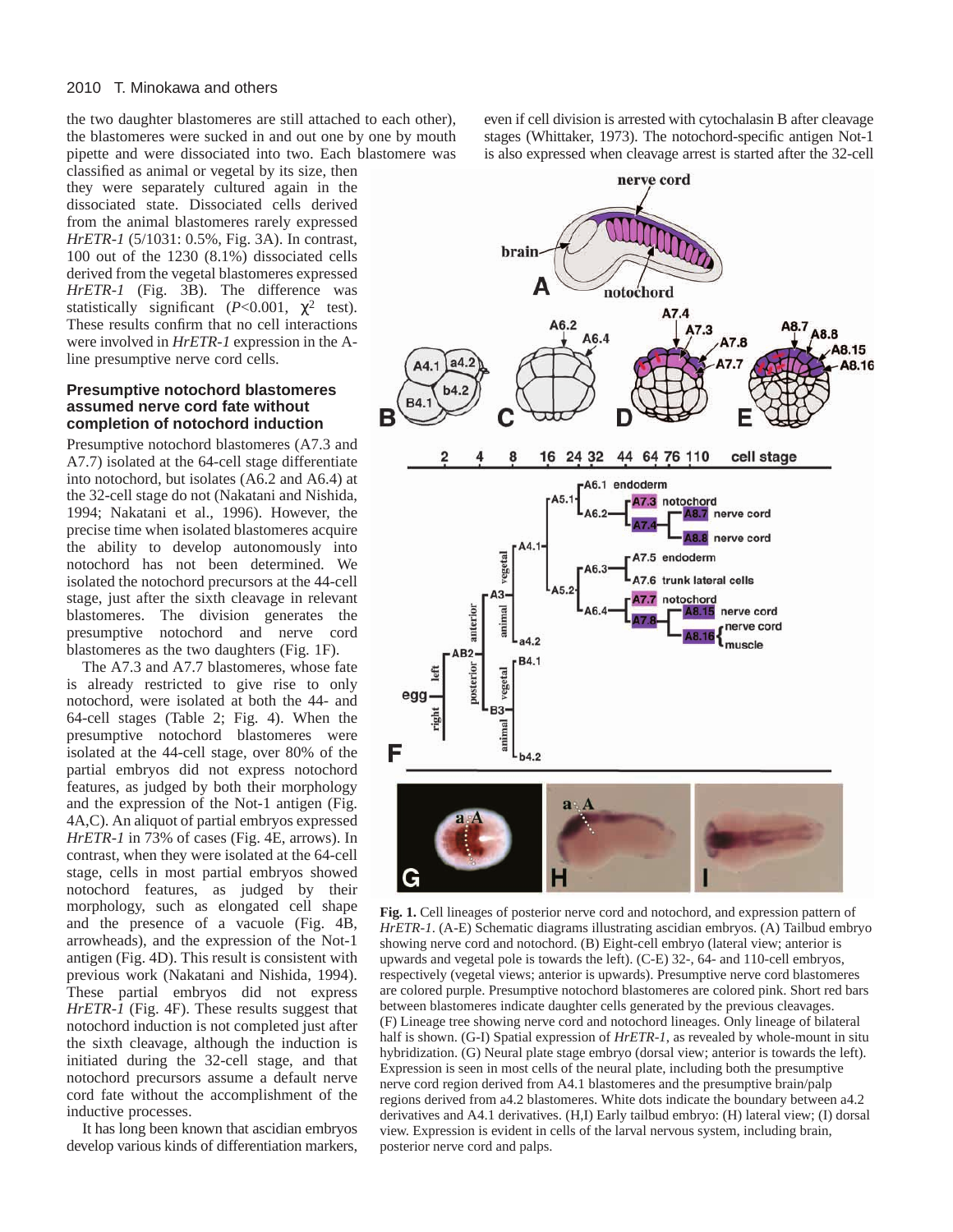## Nerve cord and notochord specification 2011

**Fig. 2.** (A-D) Expression of *HrETR-1* in partial embryos derived from isolated blastomeres at the eight-cell stage. Isolated blastomere is shown in each panel. (A) Partial embryo derived from A4.1 blastomere, which has nerve cord fate. Several cells in the partial embryo express *HrETR-1*. (B) Partial embryo derived from a4.2 blastomere, which has brain and palp fates. No expression of *HrETR-1* is observed. (C) Partial embryo derived from b4.2 blastomere. (D) Partial embryo derived from B4.1 blastomere. (E-H) Partial embryos derived from presumptive nerve cord blastomeres at the 16- (E), 24- (F), 44- (G) and 76-cell (H) stages. All express *HrETR-1*. In F, two partial embryos are shown. Scale bar: 100 µm.





**Fig. 4.** Expression of notochord and nerve cord markers in partial embryos derived from A7.3 presumptive notochord blastomeres isolated at 44-cell stage (A,C,E) and at 64-cell stage (B,D,F). (A,B) Morphological observation. Arrowheads indicate cells with typical morphology of notochord cells in partial embryos. (C,D) Expression of Not-1 antigen. (E,F) Expression of *HrETR-1*. Arrows indicate expression of *HrETR-1*. Scale bar: 50 µm.

cord/notochord precursor blastomeres is to nerve cord. The presumptive nerve cord/notochord blastomeres (A6.2 and A6.4) are unequally divided at the sixth cleavage (Yasuo and Satoh, 1998). Owing to the differences in blastomere size between sister blastomeres, we were able to distinguish the smaller presumptive nerve cord blastomeres (A7.4 and A7.8) from the larger presumptive notochord blastomeres (A7.3 and A7.7), even after isolation from embryos.

First, the presumptive nerve cord/notochord blastomeres (A6.2 and A6.4) were isolated between the 24- and 32-cell stages before notochord induction, allowed to divide once and treated with cytochalasin B at the 64-cell stage (Fig. 5A). The Not-1 antigen was not expressed in either blastomere (Fig. 5B;

## **Table 2. Expression of notochord- and nerve cord-specific features in partial embryos derived from presumptive notochord blastomeres**

|                    |             | Partial embryos with notochord<br>features/embryos examined |             | Partial embryos with<br><i>HrETR-1</i> expression/embryos |
|--------------------|-------------|-------------------------------------------------------------|-------------|-----------------------------------------------------------|
| Stage of isolation | Blastomere* | Notochord morphology <sup>†</sup>                           | $Not-18$    | examined                                                  |
| 44 cell            | A7.3        | 9/46(20%)                                                   | 1/25(4%)    | 28/44 (64%)                                               |
|                    | A7.7        | $5/44(11\%)$                                                | 2/28(7%)    | 44/54 (81%)                                               |
| 64 cell            | A7.3        | 61/62(98%)                                                  | 42/43 (98%) | 0/53(0%)                                                  |
|                    | A7.7        | 38/41 (93%)                                                 | 37/39 (95%) | 4/46(9%)                                                  |

\*Both A7.3 and A7.7 are presumptive notochord blastomeres.

‡Isolates were cultured until hatching stage and examined by light microscope.

§Isolates were cultured until early-tailbud stage and examined by immunohistochemistry.

¶Isolates were cultured until neural-plate stage and examined by in situ hybridization.

**Fig. 3.** Expression of *HrETR-1* in fully dissociated cells originating from blastomeres in animal hemisphere (A) and in vegetal hemisphere (B). Cells expressing *HrETR-1* (arrowheads) are present only in B. Scale bar: 100 µm.

stage (Nishikata and Satoh, 1990). We may also expect *HrETR-1* expression in cleavage-arrested embryos. Therefore, we took the opportunity to confirm whether the default fate in nerve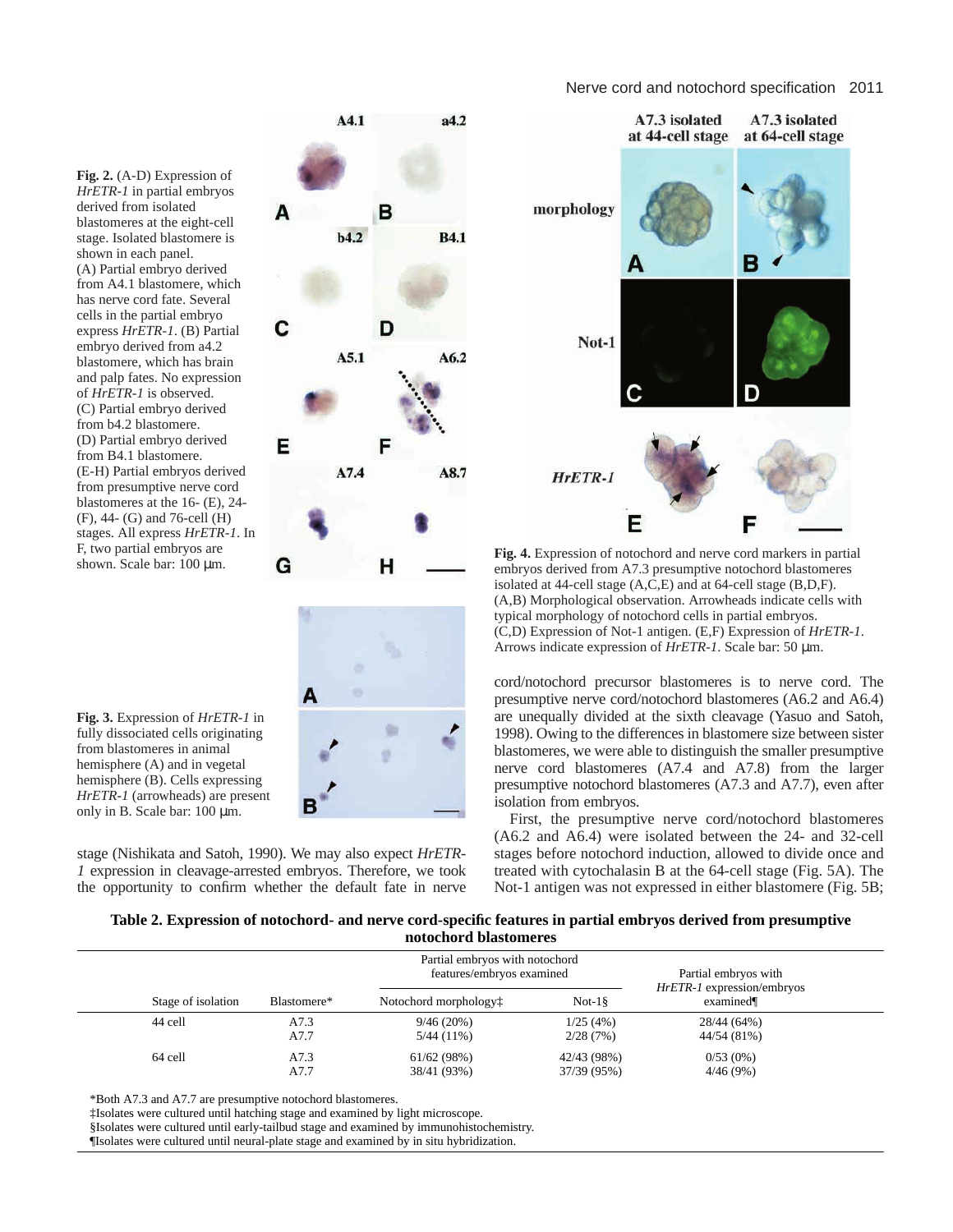

**Fig. 5.** Expression of notochord and nerve cord markers in twocelled partial embryos. (A) Diagram of the experimental procedure to make two-celled partial embryos. See text for details. (B,D) Twocelled partial embryos isolated before notochord induction. (B) Expression of Not-1 antigen. No expression is observed in either blastomere. (D) Expression of *HrETR-1*. Both blastomeres show *HrETR-1* expression. (C,E) Two-celled partial embryos isolated after notochord induction. (C) Expression of Not-1 antigen. The larger blastomere expresses Not-1. The smaller shows no trace of Not-1 expression. (E) Expression of *HrETR-1*. The smaller blastomere expresses *HrETR-1*. The larger one shows no *HrETR-1* expression. Scale bar: 100 µm.

Table 3A). By contrast, *HrETR-1* was clearly expressed in both blastomeres in all cases (Fig. 5D). Thus, both daughter blastomeres of the nerve cord/notochord blastomere chose the nerve cord fate without inductive influence.

Second, the A7.3+A7.4 or A7.7+A7.8 pairs were co-isolated at the 64-cell stage and treated with cytochalasin B to arrest successive cleavages (Fig. 5A). The larger (notochord) blastomeres in the two-celled partial embryo eventually expressed Not-1 (Fig. 5C; Table 3A), and only the smaller (nerve cord) cells expressed *HrETR-1* (Fig. 5E). Thus, after the completion of induction, each blastomere followed its fate in normal embryogenesis, even in the isolated or cleavagearrested state.

## **Both promotion of notochord fate and suppression of nerve cord fate were induced by bFGF treatment**

Treatment with bFGF of presumptive nerve cord/notochord blastomeres that had been isolated before induction promotes the formation of the notochord (Nakatani et al., 1996). When the blastomeres are treated with 0.2–2 ng/ml of bFGF at the





**Fig. 6.** Expression of notochord and nerve cord markers in twocelled partial embryos treated with bFGF. (A) Diagram to show the experimental procedure to make two-celled partial embryos treated with bFGF. (B,D,F) Expression of tissue-specific markers in twocelled partial embryos treated with bFGF. (B) Expression of Not-1 antigen. Both presumptive notochord blastomere (larger blastomere) and presumptive nerve cord blastomere (smaller one) show strong Not-1 expression. (D,F) Expression of *HrETR-1* (D) and *HrTBB2* (F) is not seen in either blastomere. (C,E,G) Expression of tissue-specific markers in two-celled partial embryos without FGF treatment. (C) Not-1 antigen is not expressed in either blastomere. (E,G) Both blastomeres show *HrETR-1* (E) and *HrTBB2* (G) expression. Scale bar: 100 µm.

32-cell stage, all the descendants of presumptive nerve cord/notochord blastomeres differentiate into notochord. Therefore, it is likely that the presumptive nerve cord blastomeres (A7.4 and A7.8) are converted to notochord when the inductive signal is administered from all over the induced blastomere surface. To examine whether the expression of nerve cord marker genes in the presumptive nerve cord blastomere was suppressed by treatment with bFGF, we isolated the presumptive nerve cord/notochord blastomeres (A6.2 and A6.4), treated them with bFGF and arrested cell divisions after the 64-cell stage (Fig. 6A, Table 3B).

When the presumptive nerve cord/notochord blastomeres  $(A6.2 \text{ and } A6.4)$  were treated with bFGF  $(0.2-2 \text{ ng/ml})$ ,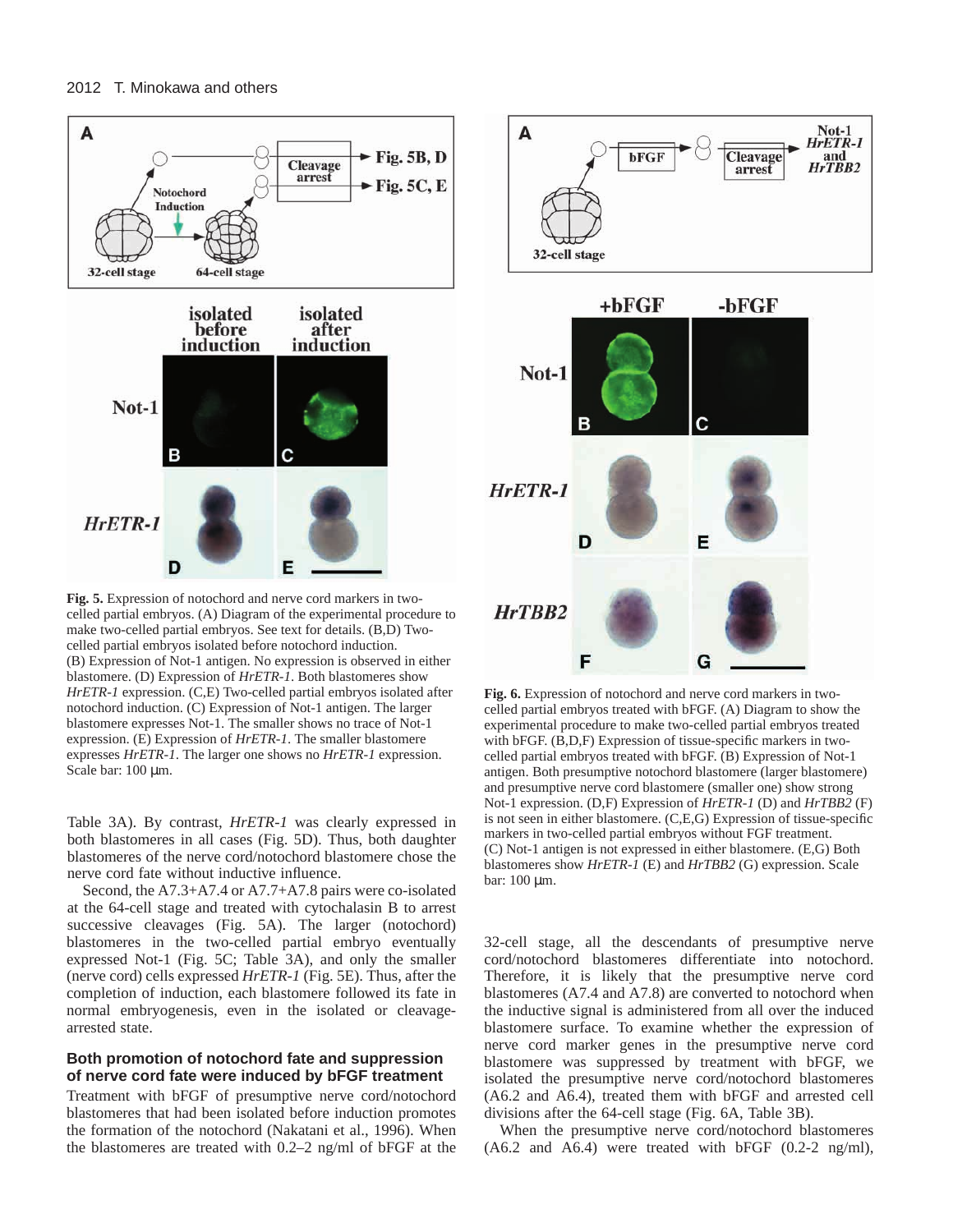both blastomeres in the cleavage-arrested two-celled partial embryos expressed Not-1 in most cases (Fig. 6B; Table 3B). The expression of *HrETR-1* as well as *HrTBB2* (nervous tissuespecific tubulin gene) in the two-celled partial embryos were suppressed in both blastomeres in most cases (Fig. 6D,F).

In control experiments, when the presumptive nerve cord/notochord blastomeres (A6.2 and A6.4) were treated with seawater containing only BSA, neither blastomere in the cleavage-arrested two-celled partial embryos expressed Not-1 (Fig. 6C; Table 3B), and the nerve cord marker genes were expressed in both blastomeres (Fig. 6E,G). These results indicate that the nerve cord fate in the presumptive nerve cord blastomere was suppressed by treatment with bFGF. The results reveal a binary choice of developmental pathways in the nerve cord/notochord system.

## **Suppression of notochord fate and promotion of nerve cord fate were induced by treatment with inhibitors of MEK and FGFR**

A previous study has indicated that Ras protein is involved in signal transduction in notochord induction (Nakatani and Nishida, 1997). Notochord formation is inhibited when the Ras signaling pathway is disrupted by the injection of dominant negative Ras protein (Nakatani and Nishida, 1997) or by treatment with MEK and FGFR inhibitors (G. J. Kim and H. N., unpublished). To further confirm whether the presumptive notochord blastomeres choose the default nerve cord fate when the components of the FGF-Ras-MAPK signaling pathway is disrupted, we examined cleavage-arrested two-celled partial embryos treated with MEK or FGFR inhibitors.

Whole embryos were treated with MEK inhibitor from the 24- (or 32-) to 64-cell stage for about 80 minutes to inhibit notochord induction. Then the daughter blastomeres of A6.2 and A6.4 (A7.3+A7.4 and A7.7+A7.8, respectively) were co-isolated at the 64-cell stage from the embryos, and successive cleavages were arrested by treatment with cytochalasin B (Fig. 7A; Table 3C). Neither blastomere of the resulting two-celled partial embryos expressed Not-1 (Fig. 7B; Table 3C), but the nerve cord marker genes were expressed in both blastomeres (Fig. 7E,H). Similar results were also obtained from the same kind of experiments using FGFR inhibitor (Fig. 7C,F,I; Table 3C).

The blastomeres were co-isolated from 64-cell embryos treated with seawater containing DMSO, which was used to dissolve the inhibitors. In this control experiment, the larger blastomere in the resulting two-celled partial embryos expressed Not-1 (Fig. 7D; Table 3C), and the nerve cord marker genes were expressed in the smaller blastomere of the embryo (Fig. 7G,J).

To examine the periods of sensitivity to the inhibitors, we performed the following experiment. The notochord and nerve cord precursors were co-isolated at the 64-cell stage from the untreated embryos and treated with each inhibitor and cytochalasin B. After 80 minutes, the two-celled partial embryos were washed several times with seawater and cultured in seawater containing only cytochalasin B. In these experiments, inhibitors of MEK and FGFR had no effect, neither did the DMSO treatment (Table 3C), demonstrating that these inhibitors have a specific temporal sensitive period before the 64-cell stage. These results coincide well with previous observations that notochord induction is completed by the 64-cell stage. Thus, notochord precursors assumed the nerve cord fate when FGF-Ras-MAPK signaling did not occur.



**Fig. 7.** Expression of notochord and nerve cord markers in twocelled partial embryos treated with MEK inhibitor and FGFR inhibitor. (A) Diagram of the experimental procedure to make twocelled partial embryos treated with inhibitors (inh.) of FGF signaling. (B,E,H) Treatment with MEK inhibitor. (B) Not-1 is not expressed in either blastomere. (E,H) Both blastomeres in two-celled partial embryo show *HrETR-1* (E) and *HrTBB2* (H) expression. (C,F,I) Treatment with FGFR inhibitor. (C) Not-1 is not expressed in either blastomere. (F,I) Both blastomeres show *HrETR-1* (F) and *HrTBB2* (I) expression. (D,G,J) Treatment with DMSO. (D) The larger blastomere (notochord blastomere) expresses Not-1. The smaller one (nerve cord blastomere) does not. (G) Only smaller blastomere expresses *HrETR-1*. (J) Only smaller blastomere expresses *HrTBB2.* Scale bar: 100 µm.

## **DISCUSSION**

We have investigated the mechanisms of fate determination of nerve cord cells derived from A-line blastomeres using experiments involving blastomere isolation, cell dissociation, bFGF treatment and treatment with signaling inhibitors. Nerve cord fate was determined autonomously in A-line. The default fate of isolated presumptive notochord blastomeres was to nerve cord. When FGF signaling was inhibited, the presumptive notochord blastomeres also chose the default nerve cord fate. Presumptive blastomeres of notochord and nerve cord assumed the notochord pathway when they were treated with bFGF. The blastomeres always chose either the induced notochord or default nerve cord fate.

#### **Autonomous specification of nerve cord cell fate**

Based on an analogy to vertebrate neural induction, it is reasonable to speculate that the nerve cord in the tail of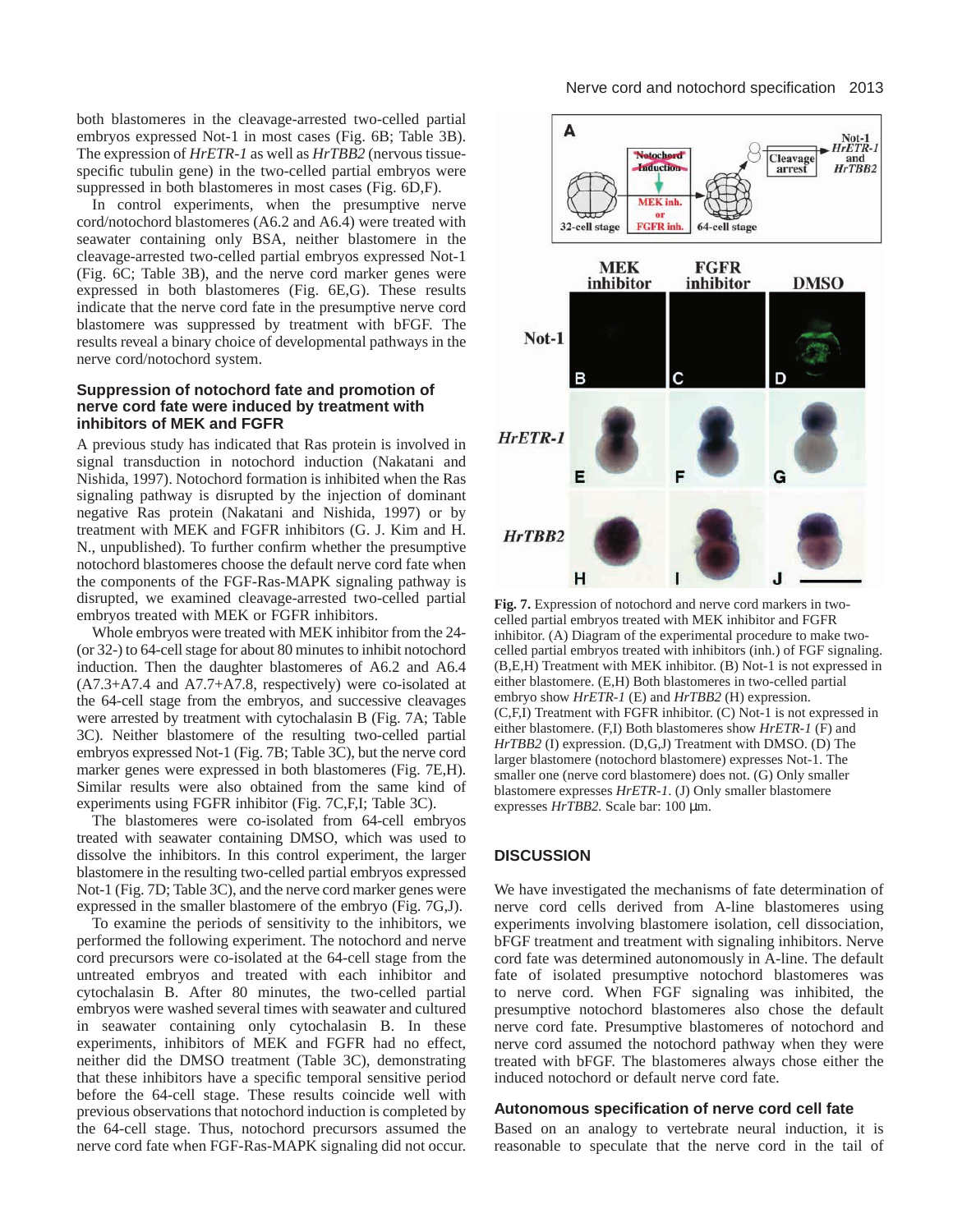## 2014 T. Minokawa and others

| Table 5. Expression of tissue-specific markers in two-cened partial embryos treated with Dr Gr and minibitors |                       |                                             |    |                                       |                |                       |                             |                            |                   |                            |                  |                            |                   |                       |
|---------------------------------------------------------------------------------------------------------------|-----------------------|---------------------------------------------|----|---------------------------------------|----------------|-----------------------|-----------------------------|----------------------------|-------------------|----------------------------|------------------|----------------------------|-------------------|-----------------------|
|                                                                                                               |                       |                                             |    | Expression of Not-1 antigen $(\%)$    |                |                       | Expression of $HrETR-1$ (%) |                            |                   | Expression of $HrTBB2$ (%) |                  |                            |                   |                       |
|                                                                                                               | Stage of<br>isolation | Treatment                                   | n  | <b>Both</b><br>blastomeres blastomere | One            | Neither<br>blastomere |                             | Both<br><b>blastomeres</b> | One<br>blastomere | Neither<br>blastomere      | $\boldsymbol{n}$ | Both<br><b>blastomeres</b> | One<br>blastomere | Neither<br>blastomere |
| (A) None                                                                                                      | 32 cell               |                                             | 51 |                                       | $\Omega$       | 100                   | 36                          | 100                        |                   |                            | $\Omega$         | N.D.                       | N.D               | N.D.                  |
|                                                                                                               | 64 cell               | $\overline{\phantom{0}}$                    | 56 | $\Omega$                              | 100            | $\Omega$              | 64                          | 3                          | 97                | 0                          | $\Omega$         | N.D.                       | N.D               | N.D.                  |
| (B) bFGF                                                                                                      | 32 cell               | bFGF                                        | 38 | 89                                    | 11             | $\Omega$              | 28                          | $\Omega$                   |                   | 93                         | 12               | $\Omega$                   | $\Omega$          | 100                   |
|                                                                                                               | 32 cell               | <b>BSA</b>                                  | 34 | $\Omega$                              | 6              | 94                    | 41                          | 100                        | 0                 | $\Omega$                   | 16               | 100                        | $\left($          | $\Omega$              |
| (C) Inhibitors                                                                                                | 64 cell               | <b>FGFR</b> inhibitor from<br>24-cell stage | 59 | $\Omega$                              | $\overline{c}$ | 98                    | 52                          | 98                         | $\sim$            | $\Omega$                   | 12               | 100                        | $\Omega$          |                       |
|                                                                                                               | 64 cell               | FGFR inhibitor from                         | 16 |                                       | 100            |                       | 18                          | $\Omega$                   | 100               |                            | $\Omega$         | N.D.                       | N.D.              | N.D.                  |

64 cell MEK inhibitor from 60 0 0 **100** 58 **100** 0 08 **100** 0 0

64 cell MEK inhibitor from 27 0 **100** 0 29 0 **100** 0 0 N.D. N.D. N.D.

64 cell DMSO 18 0 **100** 0 14 0 **100** 0 19 0 **100** 0

| Table 3. Expression of tissue-specific markers in two-celled partial embryos treated with bFGF and inhibitors |  |  |
|---------------------------------------------------------------------------------------------------------------|--|--|
|                                                                                                               |  |  |

*n*, number of partial embryos examined.

Both blastomeres: both blastomeres in a two-celled partial embryo expressed the tissue-specific marker.

One blastomere: one blastomere expressed the tissue-specific marker. In this, larger blastomeres always expressed Not-1 antigen, while smaller blastomeres always expressed *HrETR-1* and *HrTBB2*.

Neither blastomere: neither blastomere expressed a tissue-specific marker.

64-cell stage

64-cell stage

24-cell stage<br>MEK inhibitor from

N.D., not determined.

ascidian larvae is also induced. But this was not the case, because blastomere isolation and cell dissociation experiments indicated that the specification of nerve cord fate is governed by cell autonomous mechanism. The nerve cord of ascidian larvae is formed by neural tube closure, as in vertebrates. Our study, using *HrETR-1* and *HrTBB2* expression as molecular markers, does not indicate whether the morphogenic process of neural tube formation in ascidian larvae requires cell interactions or not. Our results indicate that the initial step of A-line nerve cord specification during cleavage stage is autonomous.

There was a difference in responses between the a-line (presumptive brain vesicle) and A-line (presumptive nerve cord) blastomeres in the blastomere isolation and dissociation experiments. The expression of *HrETR-1* was abolished in the a-line cells, but it was still present in the A-line cells. These results indicate that the mechanism responsible for the expression of *HrETR-1* is different between the lineages. Previous studies have also showed differences in neuron formation between the a-line and A-line. Neural differentiation in a4.2 required induction by A-line cells when neuronal differentiation was evaluated molecularly by the expression of *TuNaI*, a neuron-specific sodium channel gene, and physiologically by the expression of neuron-specific active membrane potential (Okado and Takahashi, 1990; Okamura et al., 1993; Okamura et al., 1994). By contrast, isolated A4.1 blastomeres autonomously give rise to neurons (Okada et al., 1997). Therefore, not only *HrETR-1* (an early pan-neural marker) expression but also neuronal differentiation occurs autonomously in A-line cells. Thus, CNS specification in ascidian larvae operates differently in a- and A-descendants: induction is involved only in brain formation. The dorsal row of nerve cord is derived from b-line cells. The fate determination mechanism of b-line nerve cord was not elucidated in the present study because *HrETR-1* and *HrTBB2* are not expressed in the b-line nerve cord cells (Fig. 1G).

In *Xenopus*, the formation of neural tissue is inhibited by the epidermal inducer bone morphogenetic protein (BMP4), which is expressed throughout the ectoderm. BMP4 activity is antagonized by molecules such as chordin, noggin and follistatin in the process of neural induction. These molecules act directly by binding to the BMP4 protein, preventing BMP from activating its receptor (Sasai and De Robertis, 1997, and references therein). When animal cap cells are dissociated, neural tissue forms, because BMP is lost, presumably by dilution with culture medium. Addition of BMP to culture medium can inhibit neuralization of dissociated cells, promoting the formation of epidermis (Wilson and Hemmati-Brivanlou, 1995). In our experiments, dissociated vegetal cells expressed *HrETR-1*. A similar loss of an inhibitory molecule may have happened in the dissociation procedure. We cannot completely rule out this possibility. However, it is probably not the case in ascidian embryos for the following reasons. First, BMP/chordin antagonism is not involved in ascidian CNS formation. Overexpression of BMP and chordin does not affect CNS formation (S. Darras and H. N., unpublished). Second, cell isolation and recombination experiments clearly reveal that neural formation from a-line cells requires inductive interaction (Okado and Takahashi, 1990; Okamura et al., 1993; Okamura et al., 1994). Nevertheless, these cells failed to express *HrETR-1* in the dissociated state, whereas A-line cells showed autonomous expression of the gene. Third, it is hard to imagine that nerve cord fate is specified by release from a neural inhibitory molecule because, as shown in the last half of this study, notochord fate is induced by FGF signaling as early as the 32-cell stage, and nerve cord fate can be regarded as the default fate in this system. Thus, we conclude that the specification of A-line nerve cord fate is an autonomous process in ascidian embryos.

Primary muscle, epidermis and endoderm of ascidians are specified autonomously. The presence of localized determinants of these tissues in fertilized egg cytoplasm has been shown by cytoplasmic transplantation and deletion experiments (Nishida, 1992b; Nishida, 1993; Nishida, 1994a). However, transplantation and deletion of anterior-vegetal ooplasm that would be inherited by nerve cord precursor blastomeres did not show any effect on embryonic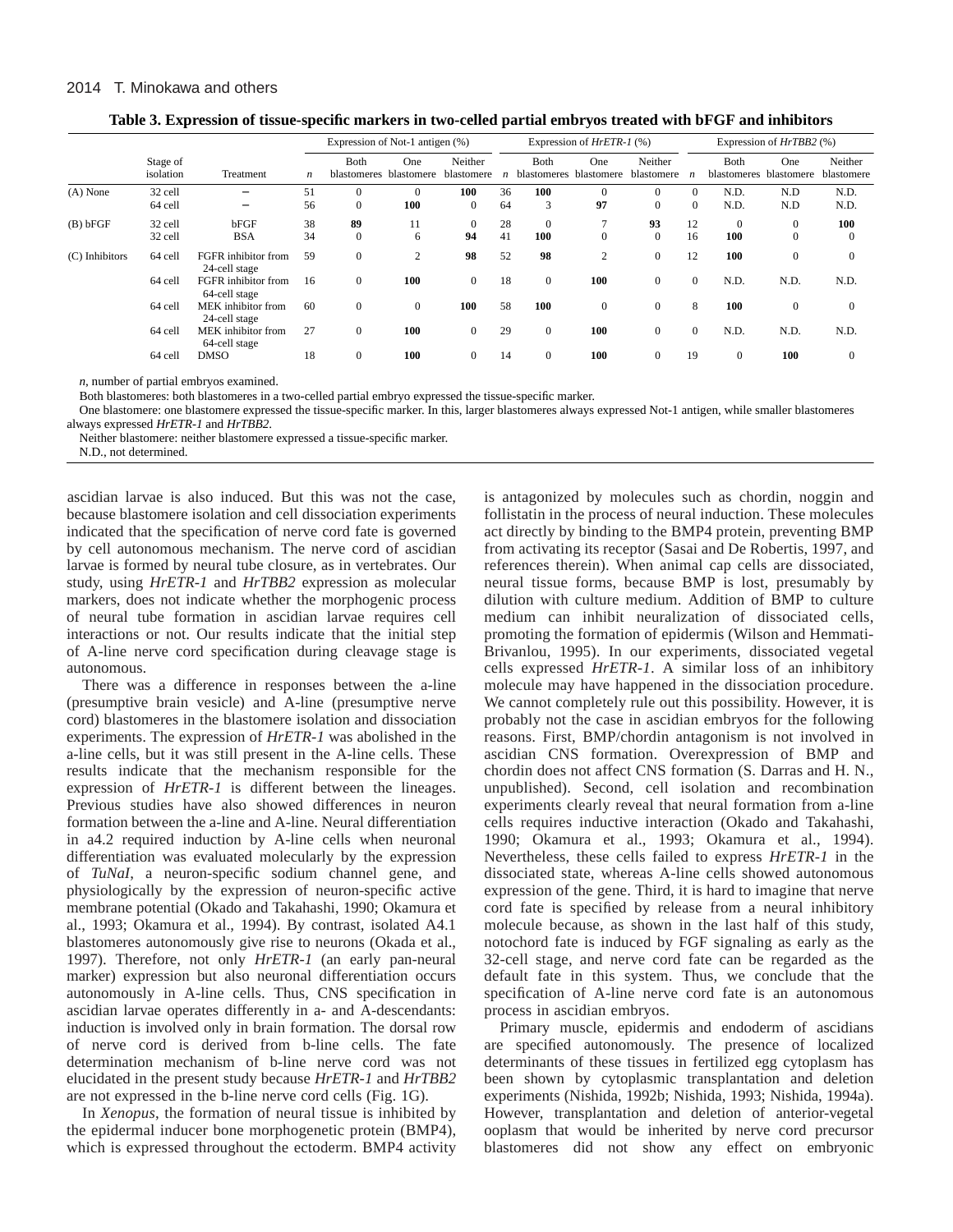**Fig. 8.** A directed signal and asymmetric division model of tissue specification mechanism in the vegetal hemisphere of the ascidian embryo. The model is applicable to both the anterior and posterior margins of the vegetal hemisphere. (A) Schematic drawing representing embryo at 32-cell stage. Endoderm precursors (En) emanate inductive FGF-like signal (green arrows) to neighboring anterior and posterior blastomeres and polarize them. Posterior-vegetal cytoplasm (PVC; red oblique lines) causes different responsiveness in posterior marginal cells. (B) Asymmetric divisions occur at the 64-cell stage. In the anterior region, one daughter cell that faces the inducer and does not have the PVC assumes notochord fate (Not). In the posterior region, one daughter cell that faces the inducer and contains the PVC adopts mesenchyme fate (Mes). (C) Without inductive signal, both daughter blastomeres in the anterior region assume default



**FGF-like signaling** 

nerve cord fate (NC), and those in the posterior region assume default muscle fate (Mus). (D) When isolated blastomeres receive FGF signal all over the surface, both daughter cells develop into notochord or mesenchyme, depending on absence or presence of PVC.

development (Nishida, 1994b). This result suggests that there is no specific ooplasmic determinant localized to the anteriorvegetal region for nerve cord formation. By contrast, it is intriguing that when posterior-vegetal ooplasm is removed, mirror image duplication of the anterior half occurs in the posterior half (Nishida, 1994b). Cells in the vegetal marginal zone in ascidian embryos seem to be destined for nerve cord if they do not contain posterior-vegetal cytoplasm factors and do not receive endoderm signal.

## **Default fate of nerve cord/notochord blastomeres**

Nakatani and Nishida have confirmed that the isolated nerve cord/notochord blastomeres (A6.2 and A6.4) of 32-cell embryos do not differentiate into notochord, muscle, epidermis or endoderm (Nakatani and Nishida, 1994). They point out that the partial embryos may differentiate into nerve cord simply because of the close relationship of notochord and nerve cord in the cell lineage tree (Fig. 1F). However, it was hard to examine the possibility without a molecular marker for nerve cord formation at that time. In this study, we have examined the possibility using *HrETR-1* as the marker. The presumptive notochord blastomere (A7.3 and A7.7) isolated at the 44-cell stage did not express notochord features and expressed *HrETR-1*. When the presumptive nerve cord/notochord blastomeres were isolated at the 32-cell stage, both daughter blastomeres eventually expressed *HrETR-1*. Inhibition of FGF signaling also caused both daughter blastomeres to express nerve cord marker genes. These results clearly showed that the default fate of nerve cord/notochord blastomeres is nerve cord. By contrast, when treated with bFGF, both blastomeres assumed the notochord fate. The blastomeres always adopted either nerve cord fate or notochord fate. This result suggests that the intracellular signaling cascade from the FGF receptor to MAPK is located upstream of molecules responsible for promotion of notochord fate and suppression of default nerve cord fate.

The induction of notochord has to be initiated during the 32 cell stage, and the cells acquire the ability of autonomous notochord differentiation at the 64-cell stage (Nakatani and Nishida, 1994; Nakatani and Nishida, 1999; Nakatani et al., 1996). In this study, we examined the timing of completion of the inductive process in detail. When the presumptive notochord was isolated at the 44-cell stage, the descendants could not differentiate into notochord. This indicates that

notochord induction is not complete until several minutes after the sixth cleavage in normal embryos.

## **A possible model for fate determination mechanism in the vegetal marginal zone in ascidian embryos**

On an ascidian blastula fate map (Nishida, 1987; Kim et al., 2000), five tissue-forming regions are aligned along the anterior-posterior axis. From the anterior, they are nerve cord, notochord, endoderm, mesenchyme and muscle precursors. This and previous studies have clarified how these tissues are specified at the 32- and 64-cell stages. We propose a simple model in which directed signals and asymmetric division play a crucial role in fate specification in both anterior and posterior vegetal marginal zones (Fig. 8).

In the posterior region, the precursor of both mesenchyme and muscle in the 32-cell embryo divides into mesenchyme and muscle precursors at the sixth cleavage (Fig. 8A,B). Without the inductive influence of the endoderm, both daughter cells adopt the muscle fate (Fig. 8C). When the mother cell is isolated from the embryo at the 32-cell stage and is treated with bFGF, both daughter cells adopt the mesenchyme fate (Fig. 8D; Kim and Nishida, 1999; Kim et al., 2000). Therefore, one can see a striking parallel between what happens in the anterior and posterior regions. In the posterior region, the default fate is muscle and the induced fate is mesenchyme. In the anterior region, the default fate is nerve cord and the induced fate is notochord. In both regions, separation of default and induced fates occurs at the 64-cell stage, endoderm blastomeres are the inducers and FGF-Ras-MAPK signaling mediates the induction.

In the normal embryo, only one of two daughter cells that face the endoderm follows the induced fates. The other assumes the default fates. When the mother cell is treated with bFGF, such that the cell receives the signaling molecule all over its surface, both daughters assume the induced fates. Therefore, directed induction from the endoderm is required for the fate separation in the two daughter cells. Previous studies have indicated that the inductive processes are initiated during the 32-cell stage in both anterior and posterior regions (Nakatani and Nishida, 1994; Nakatani and Nishida, 1999; Nakatani et al., 1996; Kim and Nishida, 1999; Kim et al., 2000), although the induction is completed several minutes after the sixth division. Therefore, an FGF-like signal emanating from the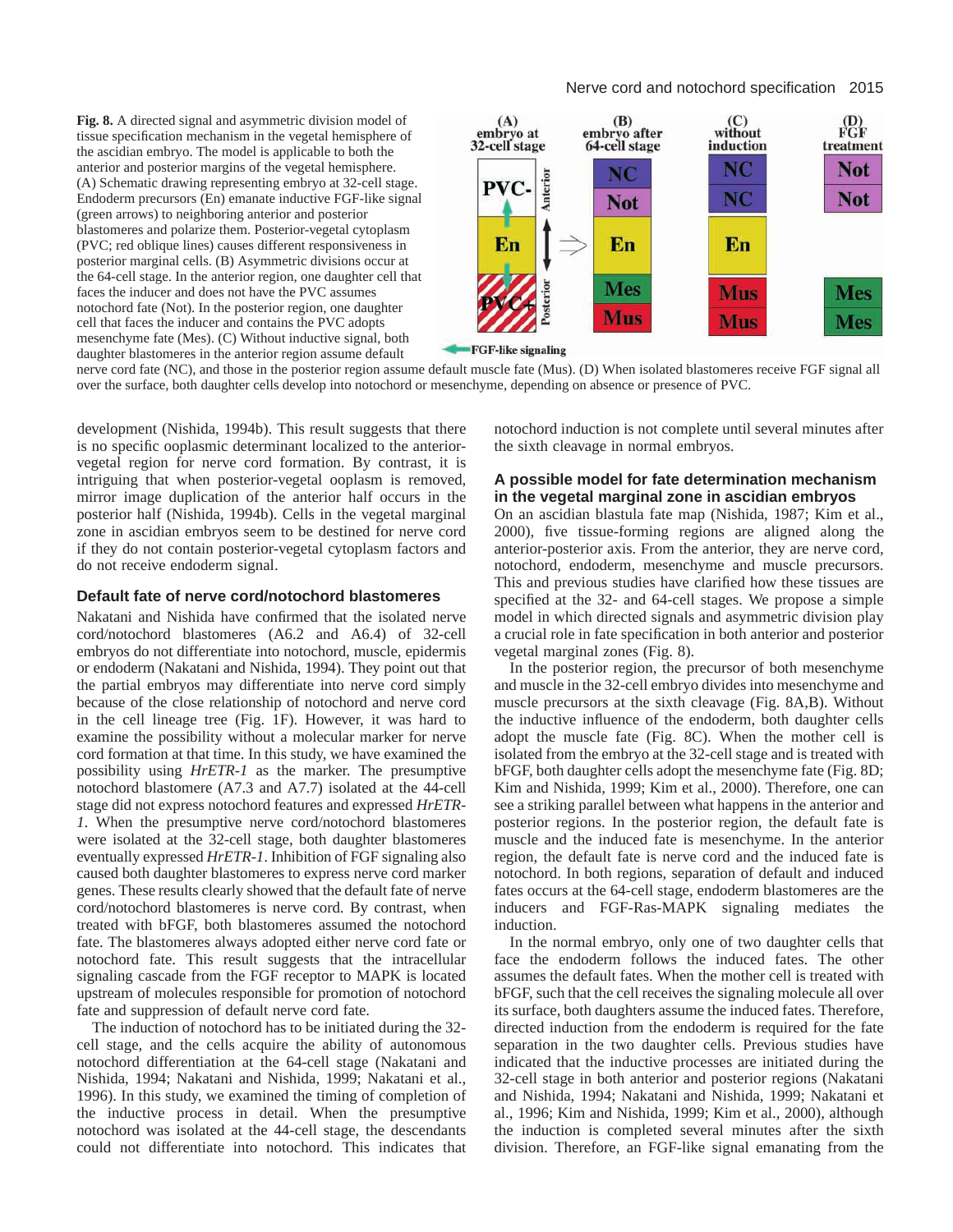#### 2016 T. Minokawa and others

endoderm blastomeres polarize the mother cells at the first step and cause asymmetric division, so that a daughter cell neighboring endoderm cells assumes the induced fates and the other adopts the default fates.

It has previously been reported that the presumptive nerve cord/notochord blastomeres of the 32-cell stage embryos can induce notochord differentiation each other (Nakatani and Nishida, 1994). To reconfirm this observation, a pair of presumptive nerve cord/notochord blastomeres (A6.2 and A6.4) was co-isolated at the 24- and early 32-cell stages, allowed to divide once, and cell divisions were arrested after the 64-cell stage. Expression of both markers of notochord and nerve cord was observed in the partial four-celled embryos (data not shown). It is difficult to explain this result by our model. Therefore, we cannot completely rule out the possibility that there is an endogenous polarity in the presumptive nerve cord/notochord blastomeres, and the subsequent asymmetric division is biased by the polarity when the inductive signal is supplied.

There is no difference in the FGF-like inducing signals from the endoderm between the anterior and posterior regions. But cells in both regions respond differently to the endoderm signal. Transplantation of egg cytoplasm revealed that the difference in responsiveness is caused by the cytoplasm of the responding blastomeres, which is inherited from the egg (Kim et al., 2000). The posterior-vegetal cytoplasm (PVC) of eggs confers the muscle fate on the posterior blastomeres. When a blastomere receives an FGF-like signal, it becomes mesenchyme. Without the PVC, the blastomere assumes the nerve cord fate. When the blastomeres receives the signal, it becomes notochord. Thus, the directed signal and asymmetric division operate in both anterior and posterior regions and are responsible for the arrangement of nerve cord, notochord, endoderm, mesenchyme and muscle precursors (in this order from anterior to posterior).

Recently, it has been reported that a Notch-Su(H) pathway might responsible for notochord differentiation in another ascidian *Ciona intestinalis* (Corbo et al., 1998). It is possible that the mechanism responsible for nerve cord/notochord fate determination is not common in all ascidian species.

In the present study, the specification of nerve cord fate has been analyzed. This now enables us to understand total cellular and subcellular mechanisms involved in fate specification of all of the major tissues (epidermis, brain vesicle, nerve cord, muscle, notochord, mesenchyme and endoderm) in *Halocynthia* embryos.

We thank the staff of the Asamushi Marine Biological Station and the Otsuchi Marine Research Center for their help in collecting live ascidians, and the staff of the Misaki Marine Biological Station for their help in maintaining them. We are also grateful to our colleagues, especially Dr T. Nishikata for providing monoclonal antibody 5F1D5, Dr T. Miya for providing plasmid containing *HrTBB2* cDNA, instruction on in situ hybridization and valuable discussion, and Mr S. Darras and Dr P. Lemaire for valuable discussion and suggestion. This work was supported by the Research for the Future program from the Japanese Society for the Promotion of Science (96L00404) and a grant from the HFSP organization (RG-0299/98).

## **REFERENCES**

**Corbo, J. C., Levine, M. and Zeller, R. W.** (1997). Characterization of a

notochord-specific enhancer from the *Brachyury* promoter region of the ascidian, *Ciona intestinalis*. *Development* **124**, 589-602.

- **Corbo, J. C., Fujiwara, S., Levine, M. and Gregorio, A. D.** (1998). Suppressor of Hairless activates Brachyury expression in the *Ciona* embryo. *Dev. Biol.* **203**, 358-368.
- **Crowther, R. J. and Whittaker, J. R.** (1992). Structure of the caudal neural tube in an ascidian larva: vestiges of its possible evolutionary origin from a ciliated band. *J. Neurobiol*. **23**, 280-292.
- **Fujiwara, S., Corbo, J. C. and Levine, M.** (1998). The Snail repressor establishes a muscle/notochord boundary in the *Ciona* embryo. *Development* **125**, 2511-2520.
- **Kim, G. J. and Nishida, H.** (1999). Suppression of muscle fate by cellular interaction is required for mesenchyme formation during ascidian embryogenesis. *Dev. Biol.* **214**, 9-22.
- **Kim, G. J., Yamada, A. and Nishida, H.** (2000). An FGF signal from endoderm and localized factors in the posterior-vegetal egg cytoplasm pattern the mesodermal tissues in the ascidian embryo. *Development* **127**, 2853-2862.
- **Miya, T. and Satoh, N.** (1997). Isolation and characterization of cDNA clones for β-tubulin genes as a molecular marker for neural cell differentiation in the ascidian embryo. *Int. J. Dev. Biol.*, **41**, 551-557.
- Nakatani, Y. and Nishida, H. (1994). Induction of notochord during ascidian embryogenesis. *Dev. Biol.* **166**, 289-299.
- **Nakatani, Y. and Nishida, H.** (1997). Ras is an essential component for notochord formation during ascidian embryogenesis. *Mech. Dev.* **68**, 81-89.
- **Nakatani, Y. and Nishida, H.** (1999). Duration of competence and inducing capacity of blastomeres in notochord induction during ascidian embryogenesis. *Dev. Growth Differ.* **41**, 449-453.
- Nakatani, Y., Yasuo, H., Satoh, N. and Nishida, H. (1996). Basic fibroblast growth factor induces notochord formation and the expression of *As-T*, a *Brachyury* homolog, during ascidian embryogenesis. *Development* **122**, 2023-2031.
- Nicol, D. and Meinertzhagen, I. A. (1991). Cell counts and maps in the larval central nervous system of the ascidian *Ciona intestinalis* (L.). *J. Comp. Neurol.* **309**, 415-429.
- **Nishida, H.** (1987). Cell lineage analysis in ascidian embryos by intracellular injection of a tracer enzyme. III. Up to the tissue restricted stage. *Dev. Biol.* **121**, 526-541.
- **Nishida, H.** (1991). Induction of brain and sensory pigment cells in the ascidian embryo analyzed by experiments with isolated blastomeres. *Development* **112**, 389-395.
- **Nishida, H.** (1992a). Developmental potential for tissue differentiation of fully dissociated cells of the ascidian embryo. *Roux's Arch. Dev. Biol.* **201**, 81- 87.
- **Nishida, H.** (1992b). Regionality of egg cytoplasm that promotes muscle differentiation in embryo of the ascidian, *Halocynthia roretzi*. *Development* **116**, 521-529.
- Nishida, H. (1993). Localized regions of egg cytoplasm that promote experssion of endoderm-specific alkaline phosphatase in embryos of the ascidian *Halocynthia roretzi*. *Development* **118**, 1-7.
- **Nishida, H.** (1994a). Localization of egg cytoplasm that promotes differentiation to epidermis in embryos of the ascidian *Halocynthia roretzi*. *Development* **120**, 235-243.
- **Nishida, H.** (1994b). Localization of determinants for formation of the anterior-posterior axis in eggs of the ascidian *Halocynthia roretzi*. *Development* **120**, 3093-3104.
- **Nishida, H.** (1997). Cell fate specification by localized cytoplasmic determinants and cell interactions in ascidian embryos. *Int. Rev. Cytol.* **176**, 245-306.
- **Nishikata, T and Satoh, N.** (1990) Specification of notochord cells in the ascidian embryo analyzed with a specific monoclonal antibody. *Cell Differ. Dev.* **30**, 43-53.
- **Okada, T., Hirano, H., Takahashi, K. and Okamura, Y.** (1997). Distinct neuronal lineages of the ascidian embryo revealed by expression of a sodium channel gene. *Dev. Biol.* **190**, 257-272.
- **Okado, H. and Takahashi, K.** (1990). Induced neural-type differentiation in the cleavage-arrested blastomere isolated from early ascidian embryos. *J. Physiol.* **427**, 603-623.
- **Okamura, Y., Okado, H. and Takahashi, K.** (1993). The ascidian embryo as a prototype of vertebrate neurogenesis. *BioEssays* **15**, 723-730.
- **Okamura, Y., Ono, F., Okagaki, R., Chong, J. A. and Mandel, G.** (1994). Neural expression of a sodium channel gene requires cell-specific interactions. *Neuron* **13**, 937-948.
- **Rose, S. M.** (1939). Embryonic induction in the ascidia. *Biol. Bull.* **77**, 216- 232.